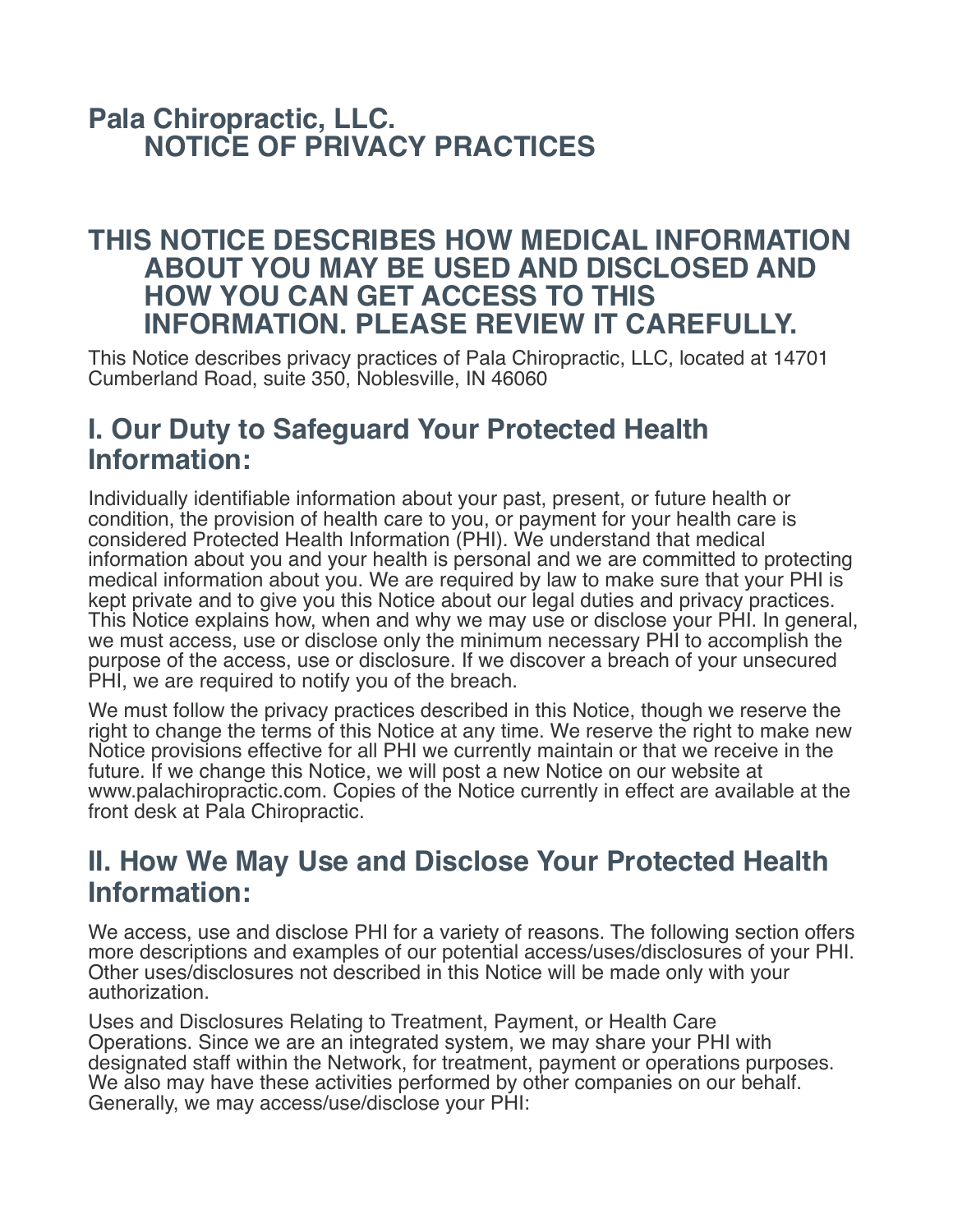•For treatment: We may access/use/disclose or allow others to access/use/disclose your PHI to doctors, nurses, and other health care personnel who are involved in providing or coordinating your health care. For example, your PHI will be shared among members of your treatment team, referring providers, post-acute care facilities, pharmacies, etc. If you are an inpatient, your name may be posted outside the door of your room.

•To obtain payment: We may access/use/disclose or allow others to access/use/disclose your PHI in order to bill and collect payment for your health care services. For example, we may release portions of your PHI to Medicare/Medicaid, a private insurer or group health plan to get paid for services that we delivered to you. We may release your PHI to the state Medicaid agency to determine your eligibility for publicly funded services.

•For health care operations: We may access/use/disclose your PHI in the course of our operations. For example, we may use your PHI or your answers to a patient satisfaction survey in evaluating the quality of services provided by our staff or disclose your PHI to our auditors or attorneys for audit or legal purposes. We may also share PHI with health care provider licensing bodies like the Indiana State Department of Health. We may allow other providers to access, use or disclose your PHI for some of their healthcare operations purposes, when you are also a patient of that provider. For example, we may share PHI with other providers for quality purposes.

•Fundraising: We or our Foundations may contact you to raise money for the Network and its operations, unless you tell us not to contact you for this purpose. You have the right to opt out of receiving fundraising communications from us and we will tell you how to opt out in every fundraising communication.

Uses and Disclosures Requiring Authorization: For other uses and disclosures not described in this Notice, we are required to have your written authorization, unless the use or disclosure falls within one of the exceptions described below. You may revoke an authorization by notifying us in writing. If you revoke your authorization, we will stop using/disclosing your PHI for the purposes or reasons covered by your written authorization as of the date we receive your revocation. Your revocation will not apply to information already released. (See Section VI for instructions on revoking an authorization.) We cannot refuse to treat you if you do not sign an authorization to release PHI, unless services provided are solely to create health records for a third party, like physical exam and drug testing for an employer or insurance company; or if treatment provided is research-related and authorization is required for the use of health information for research purposes. We will not sell your PHI or use or disclose your PHI for marketing purposes without your authorization. We will not disclose any psychotherapy notes (as defined by the Health Insurance Portability & Accountability Act) without your authorization.

Uses and Disclosures Not Requiring Authorization: The law allows us to access/use/disclose your PHI without your authorization in certain situations, including but not limited to:

•When required by law: We may disclose PHI when a law requires or allows us to do so. For example, we may report information about suspected abuse and/or neglect, relating to suspected criminal activity, for FDA-regulated products or activities, or in response to a court order. We must also disclose PHI to authorities that monitor compliance with these privacy requirements.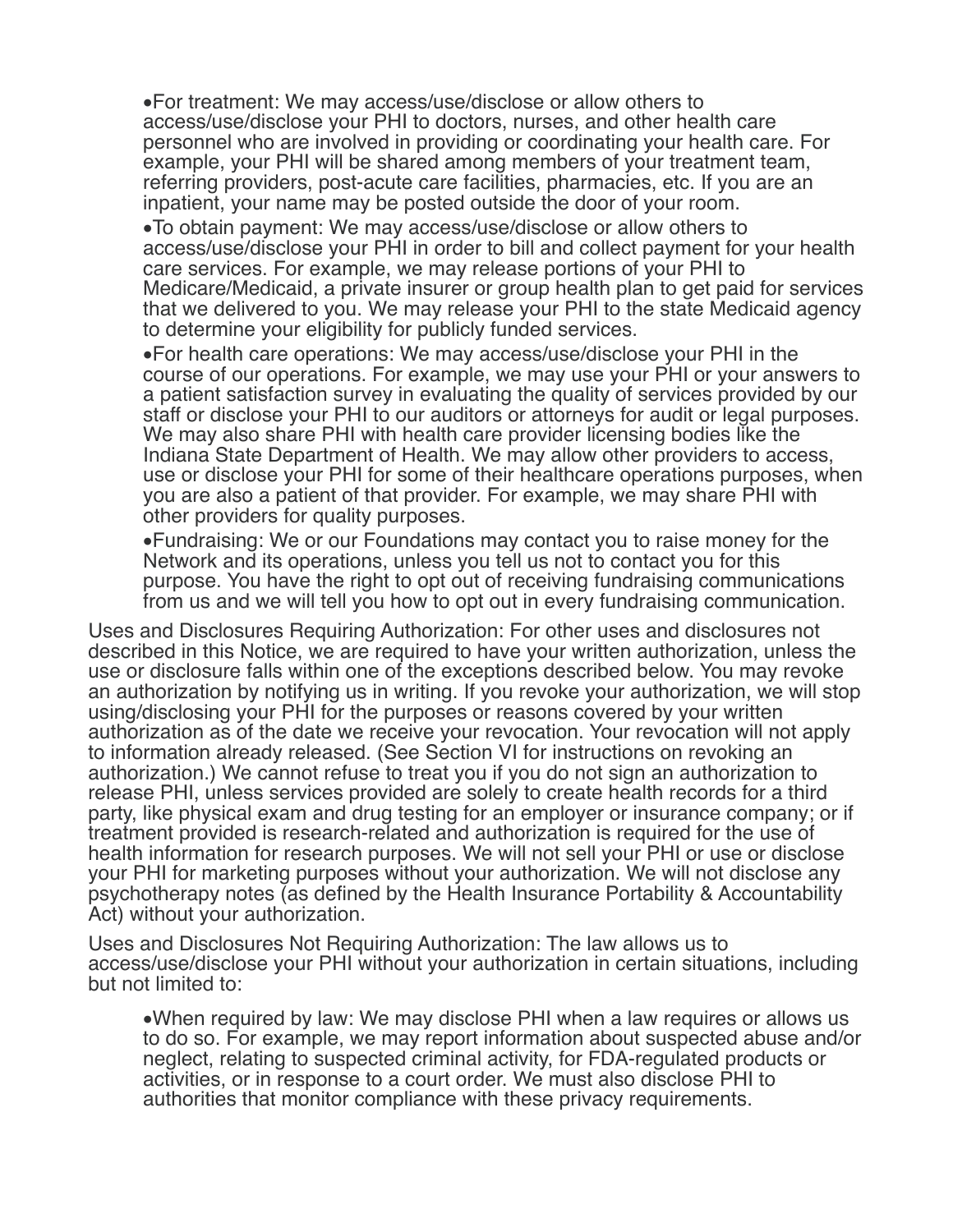•For public health activities: We may disclose PHI when we are required or allowed to collect information about disease or injury or to report vital statistics to the public health authority, such as reports of tuberculosis cases or births and deaths.

•For health oversight activities: We may disclose PHI to the Indiana State Department of Health or other agencies responsible for monitoring the health care system for such purposes as reporting or investigation of unusual incidents.

•Relating to decedents: We may disclose PHI relating to an individual's death to coroners, medical examiners, funeral directors, and organ procurement organizations.

•For research purposes: In certain circumstances, and under supervision of an Institutional Review Board, we may disclose PHI in order to assist medical research, such as comparing the health and recovery of all patients who received one medicine to those who received another.

•To avert a threat to health or safety: In order to avoid a serious and imminent threat to the health or safety of an individual or the public, we may disclose PHI as necessary to law enforcement or other persons who can reasonably prevent or lessen the threat of harm.

•Law enforcement: We may disclose PHI to a law enforcement official in circumstances such as: in response to a court order; to identify a suspect, witness or missing person; about crime victims; about a death that we may suspect is the result of a crime; or a crime that takes place at our facility.

•For specific government functions: We may disclose PHI of military personnel and veterans in certain situations; to correctional facilities in certain situations; and for national security and intelligence reasons, such as protection of the President.

•Workers' Compensation: We may disclose your PHI to your employer or your employer's insurance carrier for Workers' Compensation or similar programs that provide benefits for work-related illness or injuries.

•Inmates: An inmate of a correctional institution does not have the rights listed in this Notice.

Uses and Disclosures Requiring You to Have an Opportunity to Object: In the following situations, we may disclose your PHI if we tell you about the disclosure in advance and you have the opportunity to agree to, prohibit, or restrict the disclosure, and you do not object. However, if there is an emergency situation and you cannot be given the opportunity to agree or object, we may disclose your PHI if it is consistent with any prior expressed wishes and the disclosure is determined to be in your best interests. You must be informed and given an opportunity to object to further uses or disclosures for patient directory purposes as soon as you are able to do so.

•Patient Directories: If you are hospitalized, your name, location, general condition, and religious affiliation may be put into our patient directory for use by callers or visitors who ask for you by name and by clergy. If you ask to be a "No Information" patient, volunteers, employees and telephone operators will not tell anyone that you are in the facility and flowers, mail, phone calls and visitors will be turned away and not accepted if your room number is not provided.

•To families, friends or others involved in your care: We may share with your family, your friends or others involved in your care information directly related to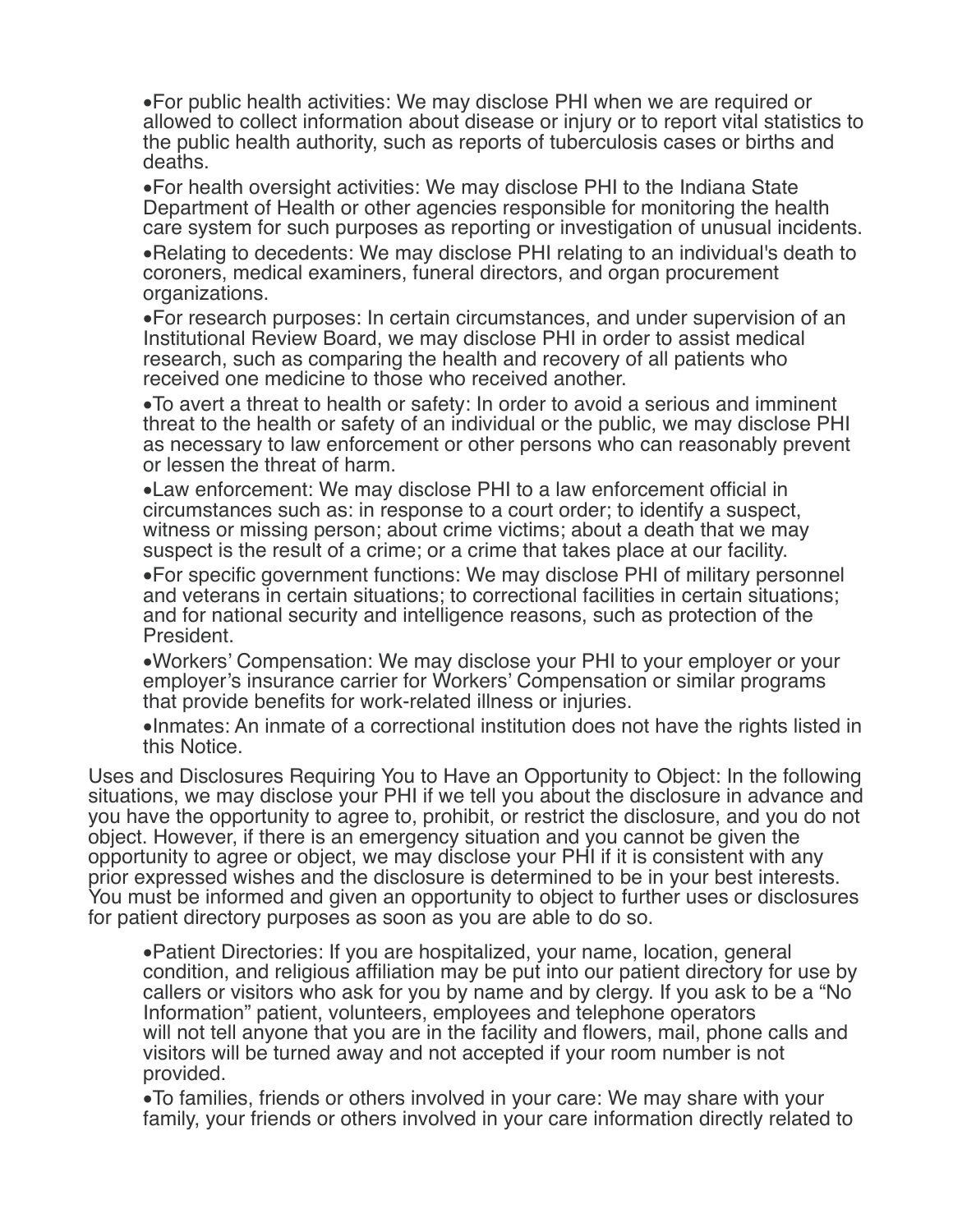their involvement in your care or payment for your care. We may also share PHI with these people to notify them about your location, general condition, or your death.

•Disaster relief: In the event of a disaster, we may release your PHI to a public or private relief agency, for purposes of notifying your family and friends of your location, condition or death.

### **III. Your Rights Regarding Your Protected Health Information:**

You have the following rights relating to your PHI:

To request restrictions on uses/disclosures: You have the right to ask that we limit how we use or disclose your PHI. You must make your request in writing. If you have paid in full for a service and have requested that we not share PHI related to that service to a health plan, we must agree to that request. For any other request to limit how we use or disclose your PHI, we will consider your request, but are not required to agree to the restriction. To the extent that we do agree to any restrictions on our use/disclosure of your PHI, we will put the agreement in writing and abide by it except in emergency situations. If agreed upon, these restrictions will only apply to the Network affiliates listed in the beginning of this Notice. You understand that restrictions will not apply to disclosures already made. We cannot agree to limit uses/disclosures that are required by law.

To request confidential communication: You have the right to ask that we send you information at an alternative address or by an alternative means, such as contacting you only at work. You must make your request in writing. We must agree to your request as long as it is reasonably easy for us to do so.

To inspect and copy your PHI: Unless your access is restricted for clear and documented treatment reasons, you have a right to see your PHI if you put your request in writing. We will respond to your request within 30 days. If we deny your access, we will give you written reasons for the denial and explain any right to have the denial reviewed. If you want copies of your PHI, a charge for copying may be imposed. If you request a copy of your PHI in an electronic format, we will provide an electronic copy, if the PHI is readily producible in the electronic form that you've requested. You have a right to choose what portions of your information you want copied and to have information on the cost of copying in advance.

To request amendment of your PHI: If you believe that there is a mistake or missing information in our record of your PHI, you may request, in writing, that we correct or add to the record. Written requests must include a reason that supports your request. We will respond within 60 days of receiving your request. We may deny your request for an amendment if it is not in writing or does not include a reason to support the request. We may also deny your request if we determine that the PHI is: (1) correct and complete, (2) not created by us and/or not part of our records, or (3) not permitted to be disclosed. Any denial will state the reasons for denial and explain your rights to have the request and denial reviewed, along with any statement in response that you provide, added to your record. If we approve the request for amendment, we will change the PHI, inform you that the change has been made, and tell others that need to know about the change in the PHI.